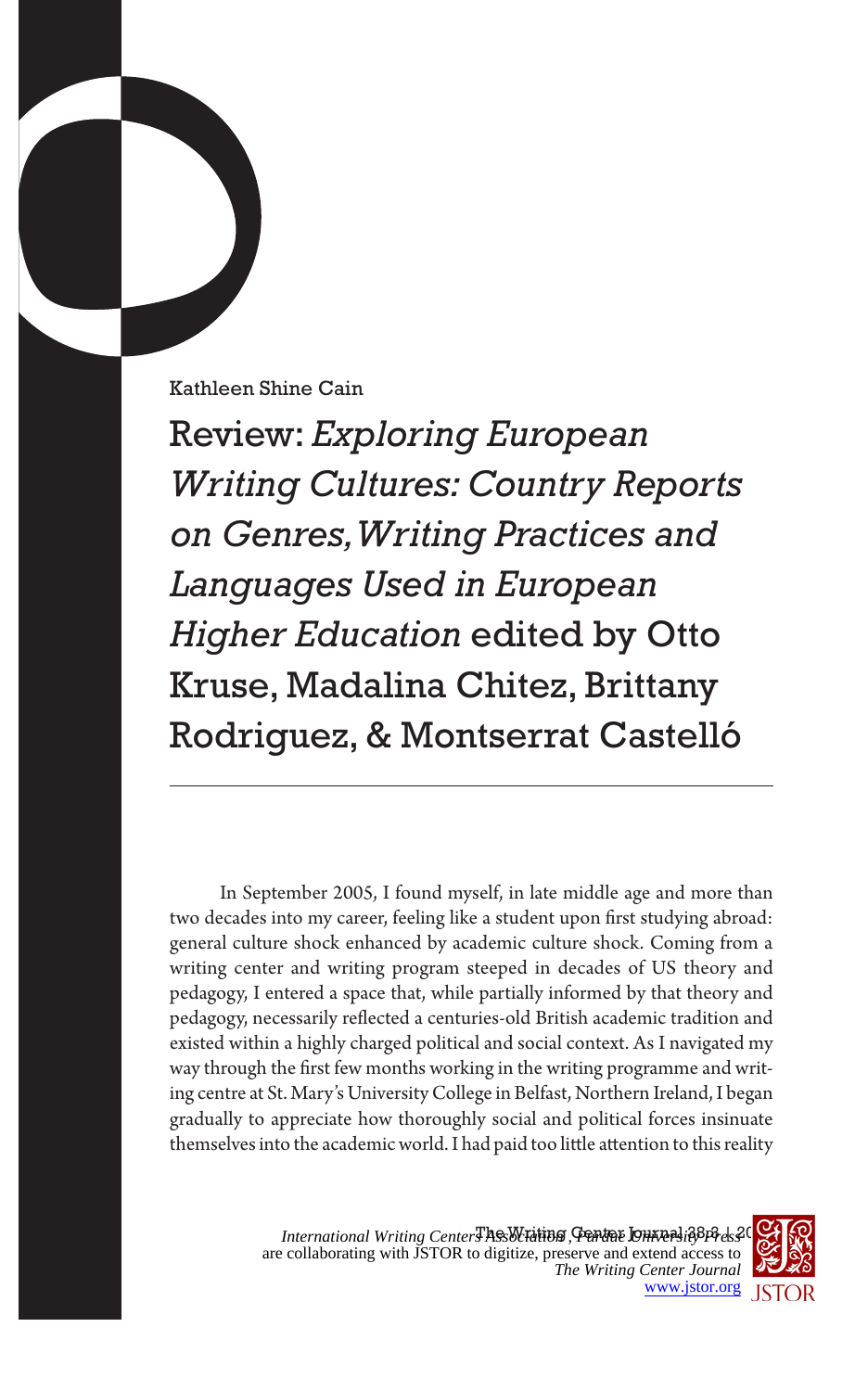in the comfort zone of my home institution. After spending a year immersed in this new culture, I came to view "writing centers/programs as cultural spaces subject to social, political, and cultural constraints" (Cain, 2010, p. 68), echoing Christiane Donahue's (2009) contention that "major embedded political, economic, and historical factors [are] at work in each context" in which writing is taught (p. 222). The extent to which these factors influence writing practices in Europe is illustrated in *Exploring European Writing Cultures: Country Reports on Genres, Writing Practices and Languages Used in European Higher Education* (2016), edited by Otto Kruse, Madalina Chitez, Brittany Rodriguez, & Montserrat Castelló. Although this thought-provoking and worthwhile project calls to mind The National Census of Writing, the differences between the two highlight not only the different cultural contexts, but also the unique position that writing instruction holds in the European context: a new academic concept within an ancient academic tradition, struggling to define itself while accommodating multiple national languages and cultures.

Simply observing the focus of each of these two studies, the National Census of Writing and *Exploring European Writing Cultures*, reveals the essential differences between them. The National Census of Writing's focus is on existing programs within a fairly unified academic culture within the United States; thus, individual institutions report on a set list of features, including writing sites, first-year composition, identification and support of differently prepared students, writing-across-the-curriculum and writing beyond first year, writing majors and minors, writing centers, administrative structures, and demographics of respondents (Gladstein & Fralix, n.d.). The assumptions underlying this US survey are obvious: institutions share a common understanding of what constitutes writing support and instruction, as well as a common definition of terms.

The European project, on the other hand, can make no such assumptions. In fact, as the authors note in their introduction to the reports, both genres and writing practices "are not context-free subjects but are bound to cultural considerations such as educational practices, linguistic choices, aesthetic preferences, and social relationships. They are embedded in larger and smaller national cultures which give them their meaning and explain their functionality" (p. 12). The survey, then, focused on 15 European countries' "writing practices and genres within their respective national contexts"  $(p. 15)$ . Respondents were solicited to provide narrative responses to questions about genre theory; national traditions and educational systems; national languages; the role of English in education; the structure and oversight of university systems; writing practices, development, instruction, and support; and disciplinary writing. Respondents were also asked to comment on the influence of the Bologna Process, initiated in 1999 "to create a common European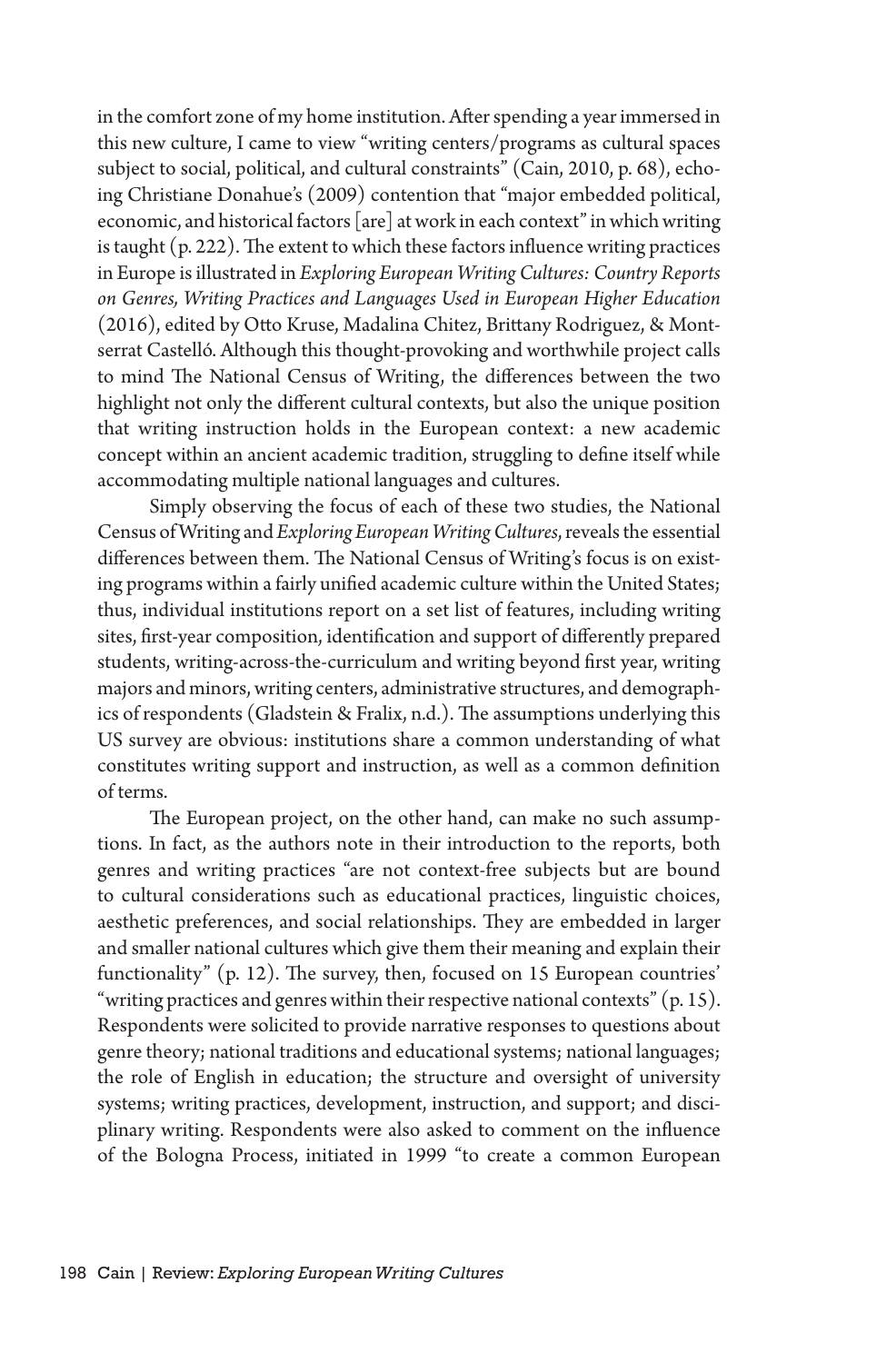education area, connecting national systems . . . to make educational programs in Europe more transparent and more permeable across countries" (p. 12).

Kruse*,* Chitez, Rodriguez, & Castelló did not stipulate a specific methodology or format for responses, and the editors deliberately sought responses from within each culture rather than from an outside observer. As a result, respondents do not define terms in the same way. They also highlight different survey questions, some emphasizing national history, others political shifts, others almost exclusively academic culture. Nor did respondents gather evidence in the same ways: some conducted surveys, while others focused on one or more universities in particular, while still others relied on their own research and observations. Although this disparity results in reports of differing length and depth, the authors do not see it as detrimental to their goal. Nor should we. The lack of consistency may well be disconcerting initially, but the individual perspectives clearly reflect "the cultural relatedness of the authors and their individual preferences" (p. 18). Nor do the authors view the insider nature of the reports as raising questions of objectivity. Rather, they insist that "it accentuates the very essence of what this research is trying to address: Instigating a conversation on writing and literacy across cultures and languages" (p. 18). My own experience in Belfast, which introduced me to writing instruction and practices in the U.K. and Europe, led me to a similar conclusion: "Awareness of such [social, political, and economic] constraints affords us an opportunity to understand more fully the assumptions governing our work, to recognize points of convergence and divergence among cultures, and finally to refine our practices in light of this awareness" (Cain, 2010, p. 68).

If Kruse*,* Chitez, Rodriguez, & Castelló do not consider the diversity of reports problematic, the editors do acknowledge the problematic nature of another feature, namely the use of English as a *lingua franca*:

Can we neutralize these meanings or do we always import the values of the Anglophone cultures when using English? We have to be aware that a lingua franca not only stresses certain issues for which it provides words and concepts, but that it also filters things out for which no English words or expressions exist. (p. 14)

This conundrum infuses almost all international dialogue in the field, pitting the value of a common language against both the inability of that language to convey precisely concepts from other languages and—more significantly the hegemonic tendency to unwittingly (or not) "import the values" of the *lingua franca*. That English is fast becoming the common language of academe throughout Europe, and the challenges that its near ubiquity present, is evident in almost every report.

The extent to which a nation's history, political and social realities, language, and culture influence writing in higher education is evident in the reports. The four reports from former Soviet satellite nations, for example,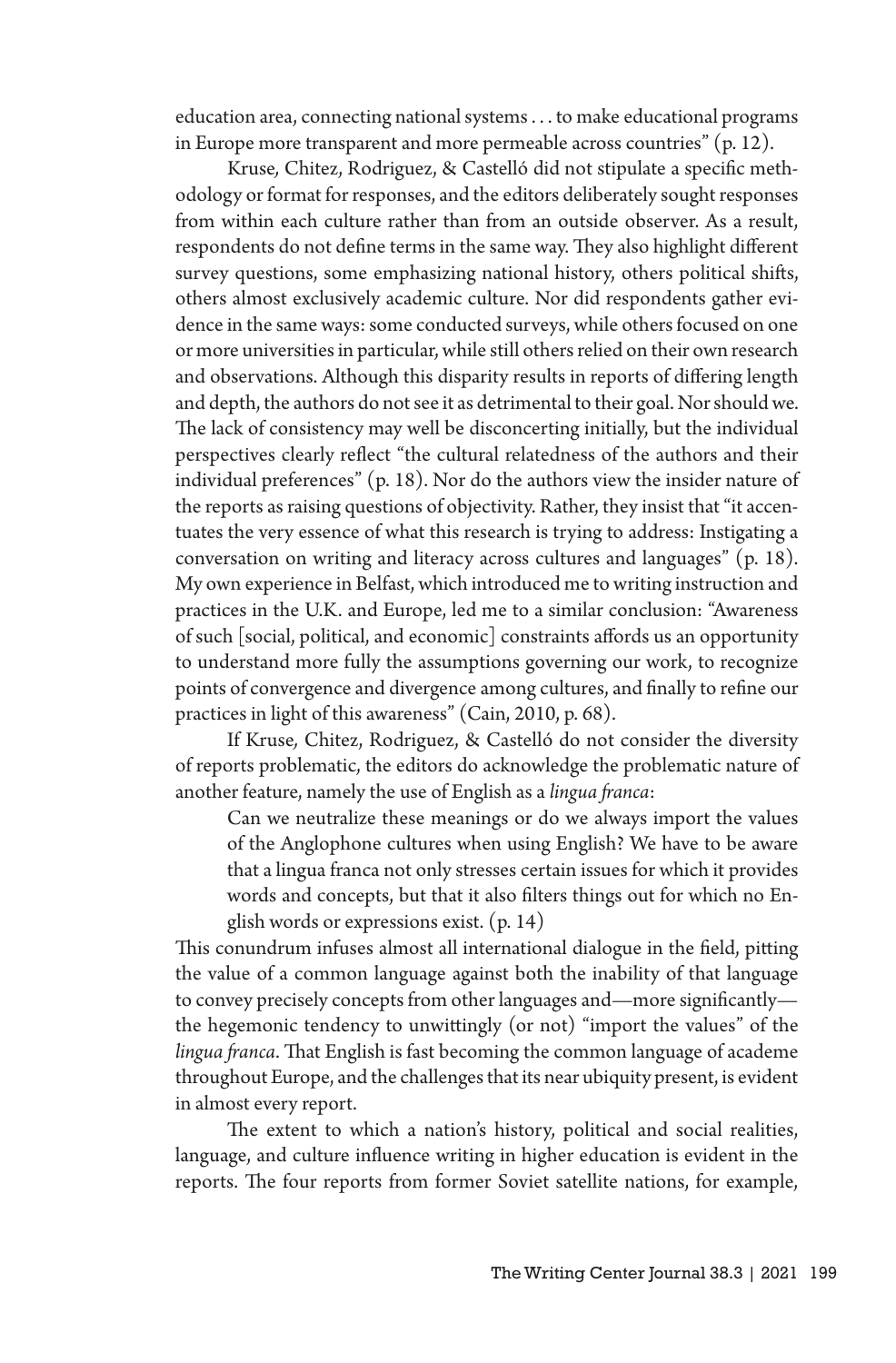highlight the challenges faced when attempting to revive a national culture after decades of subjugation. Filitza Sofianou-Mullen acknowledges the post-Soviet shift in her country: "After Bulgaria's emergence from behind the Iron Curtain, there has been a marked tendency and aspiration towards Europe and America, both in politics and in culture" (p. 39). Similarly, Mirela Borchin & Claudia Doroholschi note that "the Romanian educational system underwent a period of rapid change in the decades that have elapsed since the fall of Communism in 1989" (p. 179), attributed to increased Western influence, the rise of English, and the ability of academics to travel freely throughout the E.U. Ola Majchrzak & Łukasz Salski, on the other hand, note that Polish universities are still organized on a Soviet model (p. 149). And Tatyana Yakhontova, Halyna Kaluzhna, Tetyana Fityo, Dmytro Mazin & Volodymyr Morenets go so far as to attribute the lack of an academic writing culture in Ukraine to repressive Soviet policies, citing "the isolation of Ukraine as a part of the former Communist empire from the rest of the world for many years" (p. 269). Other countries in which political and social forces exert an impact on education include Italy, where Irene Vogt reports that more than sixty governments have been in power since the end of World War II; Greece, where a recent influx of immigration, especially refugees, has altered the linguistic homogeneity of the population (Kitis, Hatzitheodorou, Kontouli, & Mattheoudakis); and Spain, where five autonomous regions each have their own language and educational system (Castelló).

The influence of multilingualism on writing practices emerges as a distinguishing feature of several reports. In addition to those mentioned above, Switzerland stands out as the only European country with three distinct language regions: German (the majority language), French, and Italian. This linguistic diversity is complicated in the German-speaking region in that Standard German is the official language, but multiple Swiss-German dialects are spoken throughout the region (Kruse, Chitez, & Peyer). And despite the fact that Swedish is the national language of Sweden, Cornelia Ille reports that English has become the *lingua franca* of many universities. The predominance of English is evident throughout the reports, whether as the *lingua franca* for theses and dissertations, the preferred L2 in secondary and tertiary education, or the language of instruction in certain programs.

Within the historical, political, social, and linguistic contexts, the concept of genre is revealed to be exceptionally fluid. As the authors of the study note, "[g]enres and practices are not fixed units outside of their respective teaching and learning cultures" (p. 15). Some reports involve extensive theoretical discussions of genre. Isabelle Delcambre, for example, introduces the concept of genre in French education with the Bakhtinian articulation of "the historical and social dimensions of linguistic productions (their matters relatively stable, historically produced, shared by all, etc.) and their necessar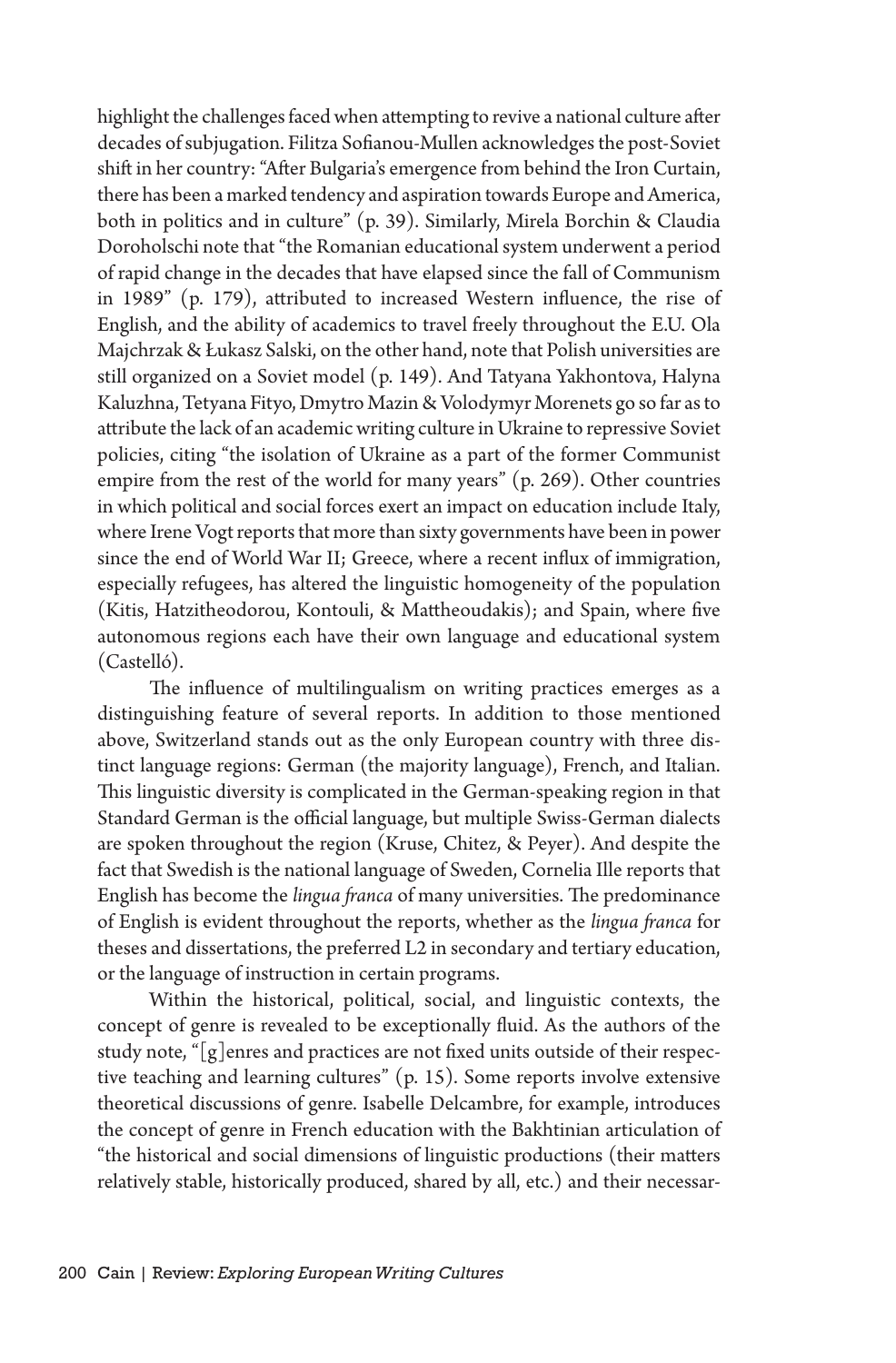ily individual dimension" (p. 70). Sofianou-Mullen (Bulgaria) offers her own definition of the term, as signifying "the binary division of perception and expression into the self and the world. In everyday life, there is a constant shift of centers from the self to the other, or the world, and vice versa" (p. 37). Most reports, however, keep to practical interpretations of the term, referring to genres such as reports, exams, essays, dissertations, theses, and seminar papers. Helmut Gruber (Austria) views genre through the lens of disciplinarity. He considers the latter three forms to be "central kinds of texts that are relevant in all courses of study. These terms are not genre names but rather cover terms for a whole variety of discipline-specific genres" (p. 25).

Instruction in such genres and requirements for producing texts vary widely depending upon the academic culture, but two common observations are shared by almost every report: secondary students are generally unprepared for writing in university genres, and very little instruction (and in some cases, support) for writing in university genres is provided in European institutions. With regard to the former, Gruber's statement is reflected in most reports: "The major challenge for students entering higher education in Austria is that secondary school students are more or less unprepared for the kind of writing they are expected to produce at university" (p. 28). And the latter is illustrated by Lotte Rienecker & Peter Stray Jørgenson's observation on writing instruction in Denmark: "Faculty are still generally more reactive than instructive to writing" (p. 62). A notable exception to this is Sweden, where students enjoy the benefits of

(i) practical instructions (written guidelines) provided by the course teacher; (ii) recommended textbook(s) on academic writing; (iii) peer-review seminars during which students present their own draft essays and also review each other's drafts (before the teacher's final review); and, obviously, (iv) teacher/facilitator feedback. (p. 223)

Universities in Sweden also support writing through writing centers. Chalmers University of Technology, for example, employs peer tutors who take a credit-bearing training course (p. 219). Peer tutoring has become more common in Germany as well, notably at Viadrina University (p. 98). Some of the well-established writing centres in the UK (Liverpool Hope University, Aston University, the University of Coventry) feature both face-to-face and online tutoring (p. 255). The concept remains relatively new in Europe, however: The first writing center in Poland, for example, was opened at the University of Lodz in 2011 (p. 154).

Enhanced attention to writing instruction and support can be attributed in large part to the Bologna Process. Bologna is undoubtedly an admirable enterprise, creating shared degree programs, easier transfer of credits, greater student mobility, and comparable requirements across the Continent. But it has also placed stress on member nations. Long established systems have had to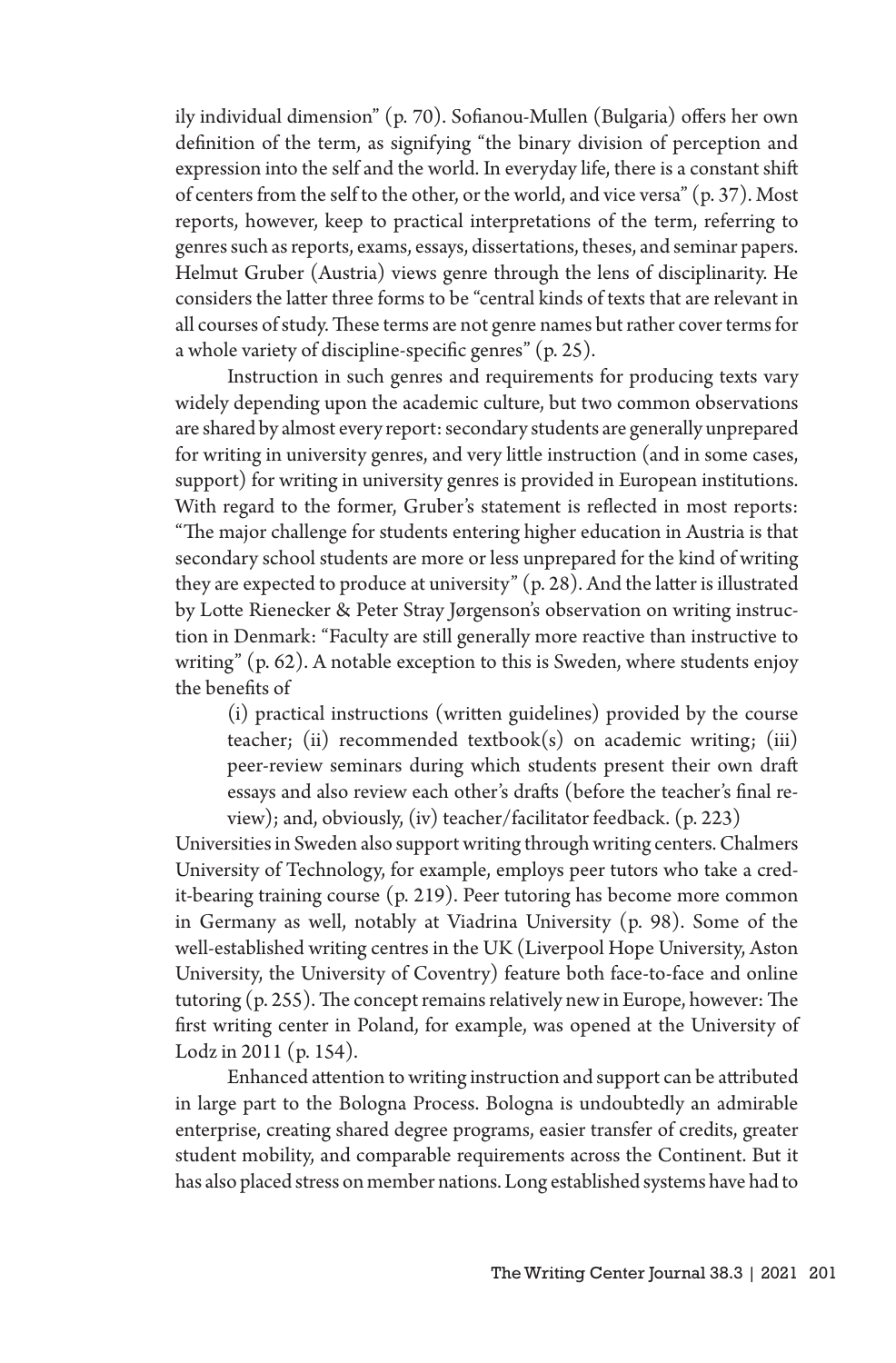significantly revise program requirements, institute time limits on completing degrees, and pay long-overdue attention to writing support. Both the value of the Process and the challenges it has presented to member nations are evident in virtually every report.

In 2006, Bonnie Devet, Susan Orr, Margo Blythman, & Celia Bishop (2006) argued, "Cross-cultural comparisons enable us to challenge our fundamental assumptions and to recognize the socially constructed nature of ideas we might otherwise have regarded as universal" (p. 196). This statement is especially relevant to those of us who have become accustomed to believing that the kinds of writing practices, instruction, and support found in the U.S. can be—or should be—replicated throughout the world. What Kruse*,* Chitez, Rodriguez, & Castelló have accomplished in this collection is to uncover the profound impact that historical, cultural, political, social, and linguistic contexts have on academic culture, specifically writing practices, instruction, and support. The primary audience for this book, as indicated by the authors, is European. And the primary purpose is to offer "a comprehensive view of writing in European Higher Education" (p. 15). That said, the voices in this volume speak to issues that should resonate with scholars and teachers in the U.S. as well. As we address the needs of an increasingly diverse student population and navigate our way through increasingly challenging social and political incursions into our work, the experience of colleagues who have been dealing with such issues for decades can provide us with invaluable guidance. Rich in theoretical and practical descriptions of writing instruction across Europe, *Exploring European Writing Cultures* promises to facilitate dialogue among scholars and practitioners well beyond the borders of that continent.